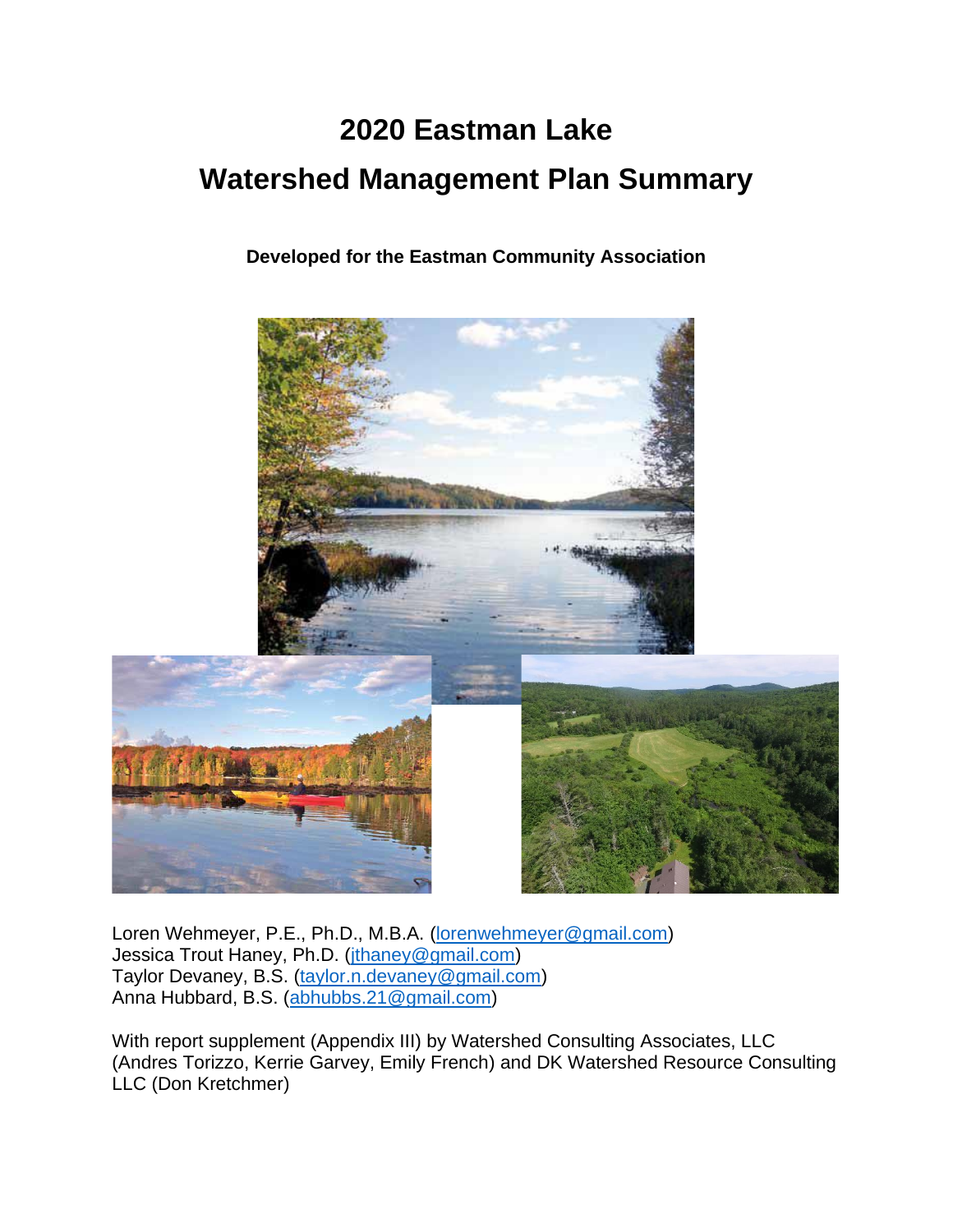Together with the input from Eastman Community Association (ECA) staff and residents, the State of New Hampshire, the Regional Planning Commission, and other stakeholders, local knowledge of the watershed was coupled with previous studies, reports and available data to identify problems and look for possible pollution sources. The primary causes and sources of pollution identified fit into the following categories, listed in priority order of the positive impact possible from ECA staff and resident actions.

- 1. Erosion
- 2. De-icing chemicals
- 3. Residential septic systems/water softeners
- 4. Dust control chemicals

To address these four causes and sources of pollution, long-term and short-time preliminary goals were defined, with measurable guideposts along the way. Eastman Lake, particularly the high public use areas, are the most critical areas to protect. Because so much of the surface water enters Eastman Lake through Mill Pond, this area is the most critical in terms of proactively addressing water quality issues. Erosion in Stony Brook is the most critical point source of water quality pollution in the watershed and provides the opportunity for the most important potential project-level activity. Several management measures throughout the watershed were identified to achieve pollutant load reductions.

The federal government, through the U.S. Environmental Protection Agency (EPA), is charged with providing resources to improve and protect the nation's water quality. Toward this end, the Clean Water Act Section 604(b) Water Quality Planning Grants provide funding to implement regional comprehensive water quality management planning activities. Funds are used for water quality management planning, which includes determining the nature, extent and causes of water quality problems, and then developing appropriate strategies. The federal Clean Water Act funding is distributed to states, which in turn make awards to organizations. An updated Watershed Management Plan (WMP) for Eastman Lake is an important step toward preparing to compete for funding from the Clean Water Act Section 604(b) Water Quality Planning Grants, and ultimately protect and improve water quality in the watershed. To be eligible to receive Clean Water Act Section 319 funds, a WMP, at a minimum, must include the following elements:

- a. Identify causes and sources of pollution
- b. Estimate pollutant loading into the watershed and the expected load reductions
- c. Describe management measures that will achieve load reductions and targeted critical areas
- d. Estimate amounts of technical and financial assistance and the relevant authorities needed to implement the plan
- e. Develop an information/education component
- f. Develop a project schedule
- g. Describe the interim, measurable milestones
- h. Identify indicators to measure progress
- i. Develop a monitoring component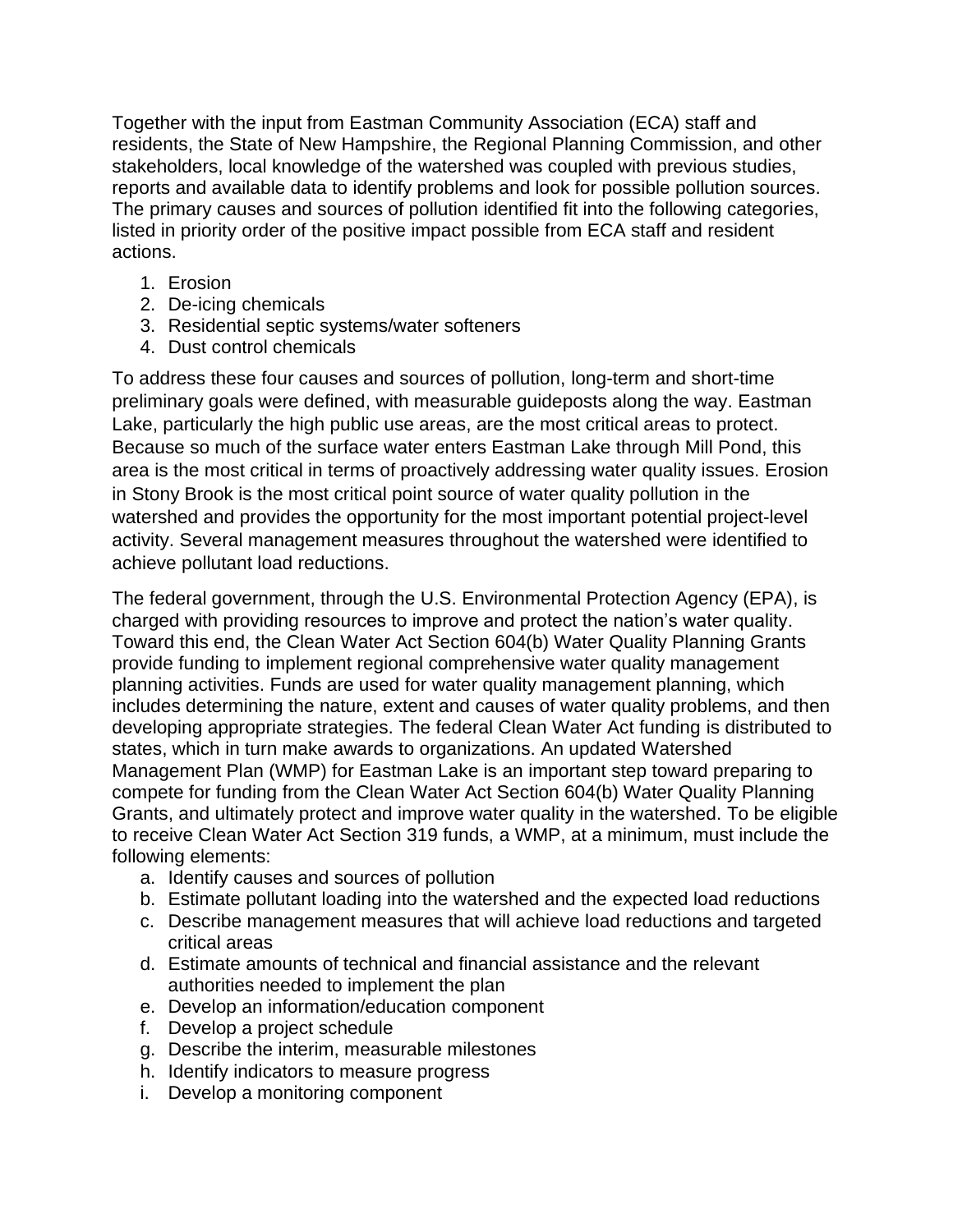

**Figure 1**. Eastman Lake watershed and Eastman Community Association boundaries.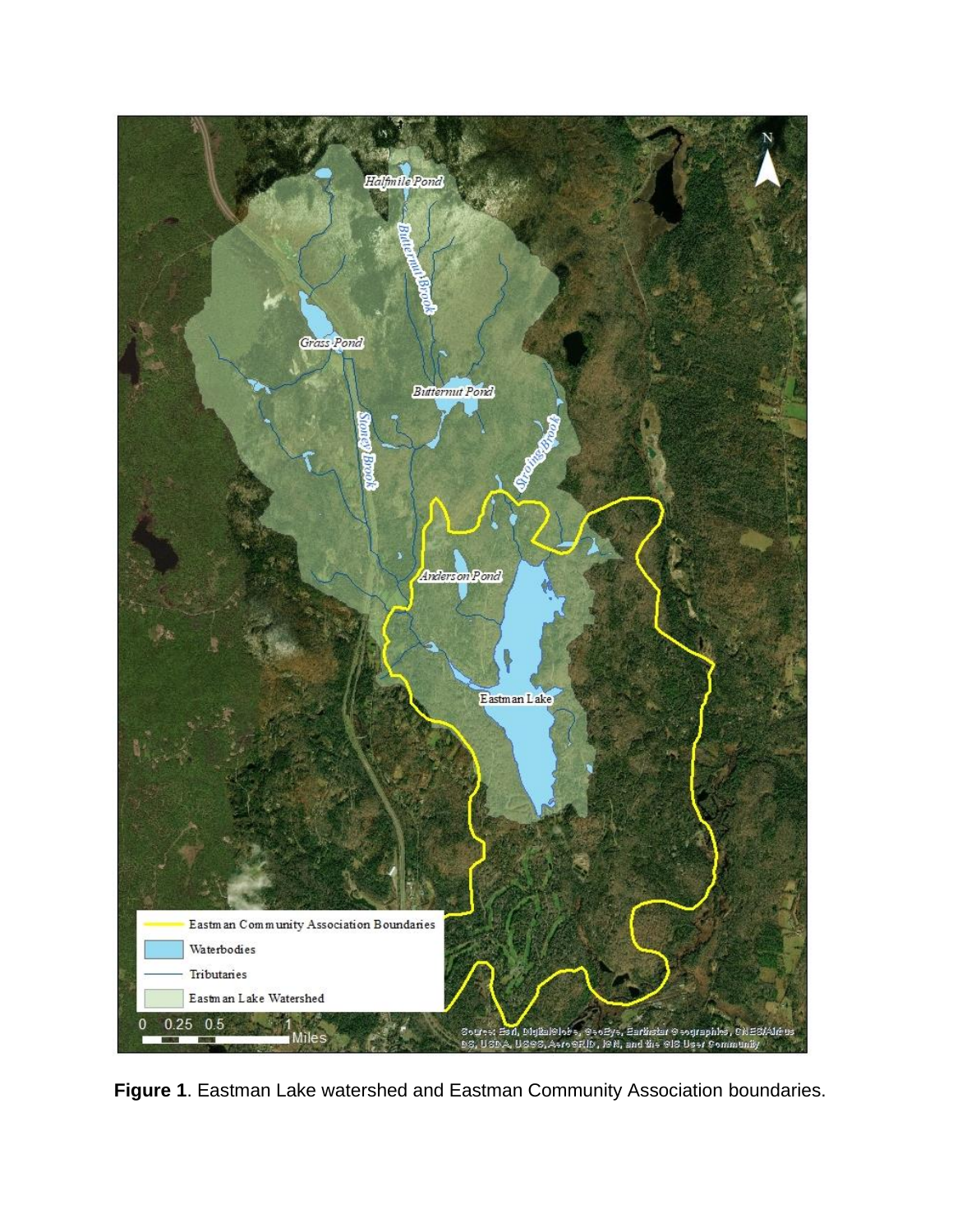### **IDENTIFY ISSUES OF CONCERN**

Four key water quality areas, based on measured data and trends, have emerged that warrant monitoring and a management strategy: conductivity/chloride, turbidity, dissolved oxygen, and phosphorus.

*Conductivity/chloride*, among other sources in the watershed, is an indication of road de-icing and humectant use on roadways to limit dust. Conductivity in Eastman Lake is high compared to the state median and is increasing broadly around the lake. The state median conductivity is 40 uS/cm, compared to 227 uS/cm in Eastman Lake.

*Turbidity* is a measure of material suspended in a waterbody. Amplified by unstable banks in the primary tributary upstream of the Eastman community, sediment is moving into the Mill Pond/Eastman Lake system at a rate of greater than 7 NTU. Much of this sediment is retained in Mill Pond, but not all of it, indicated by occasionally high turbidity measurements. Fifteen out of 844 turbidity measurements in Eastman Lake from 1994- 2017 (1.8%) exceeded 10 NTU). However, no measurements (out of 72) since September 22, 2015 have exceeded 10 NTU.

*Dissolved oxygen* is essential for the survival of fish and other aquatic organisms. Chronically low dissolved oxygen can be associated with high sedimentation and may lead to eutrophication. Eutrophication is defined as excessive richness of nutrients in a waterbody leading to a dense growth of plant life that starves the waterbody of the oxygen necessary to sustain the lives of aquatic organisms. In 2018, dissolved oxygen at the deep spot monitoring location reached 0 mg/L for the bottom 5 of the 13 meters of depth.

*Phosphorus* is the key nutrient in still bodies of water. When there is too much phosphorus, it can speed up eutrophication, resulting in excessive aquatic plant life, algae growth and cyanobacteria. Phosphorus measurements, while often below the state median, are highly variable in Eastman Lake. The state median for phosphorus is 9.1 ug/L (New Hampshire Department of Environmental Services, 2009), compared to 1.2 from 1994-2017 in lake/pond measurements in Eastman Lake.

#### **SET PRELIMINARY GOALS**

Long-term preliminary goals include:

- 1. All parameters listed in the New Hampshire Department of Environmental Services, Volunteer Lake Assessment Program Individual Lake Report, Waterbody Report Card table for Eastman Lake will reliably remain in the category of Very Good.
- 2. Eastman Lake will reliably exceed all New Hampshire Water quality standards and have median values in the target range
	- a. Chloride: ≤230 mg/L (chronic)
	- b. E. coli: ≤88 cts/100 mL public beach
	- c. E. coli: ≤406 cts/100 mL surface waters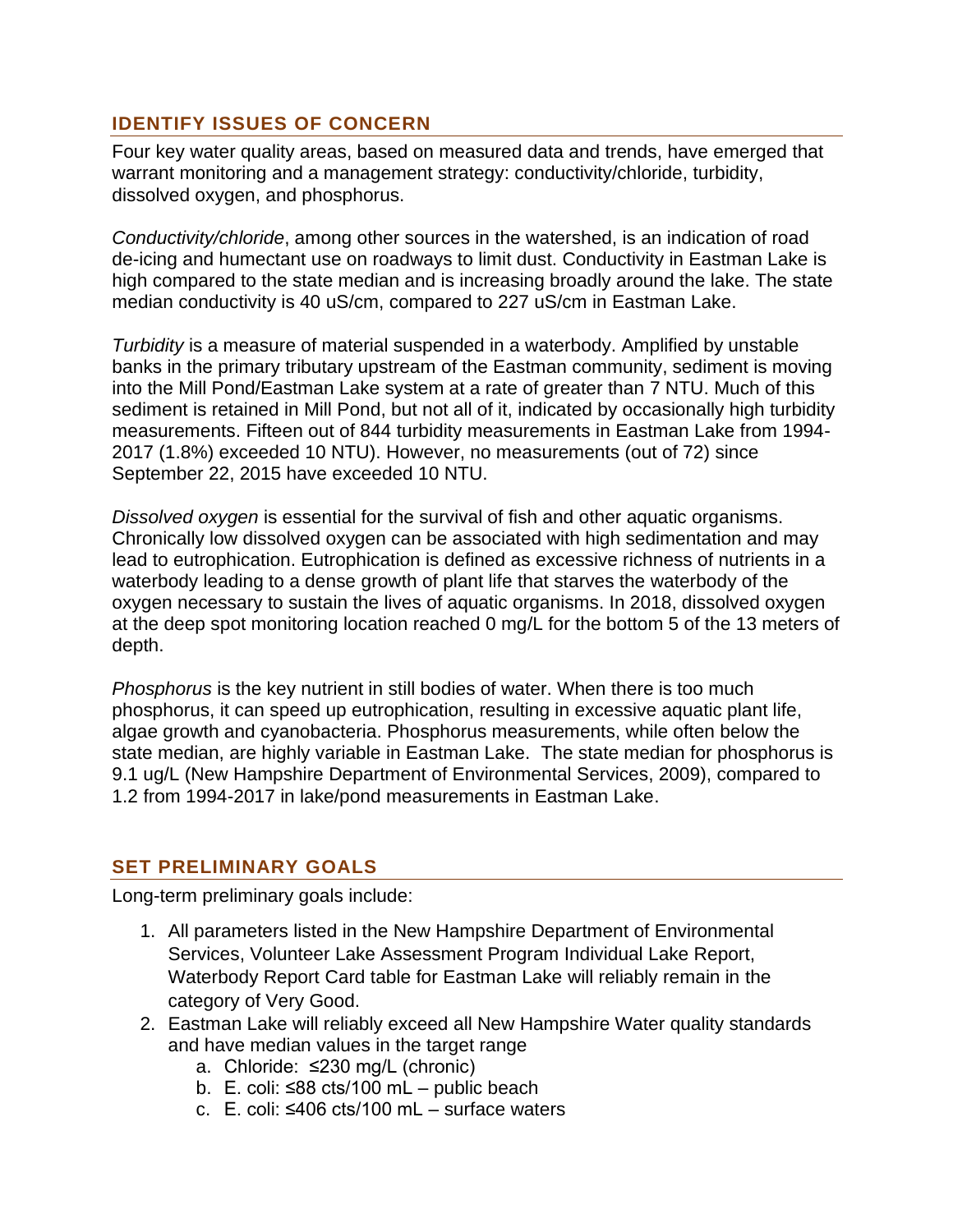- d. Turbidity: ≤10 NTU above natural level
- e. Dissolved oxygen: ≥6 mg/L at any place or time, or 75% minimum daily average, unless naturally occurring
- f. pH: from 6.5 and 8.0 (unless naturally occurring)
- g. Median chlorophyll-a concentrations from 2.5 to 4.4 ug/L
- h. Median phosphorus concentrations from 7.0 to 10.0 ug/L
- i. Total phosphorus: unless naturally occurring, shall contain no phosphorus in such concentrations that would impair any existing or designated uses

Short-term preliminary goals include:

- 3. Reduce sedimentation in Mill Pond by 70 percent from 115 cubic feet per year to 35 cubic feet per year
- 4. New or Improved ECA standards will be solicited
	- a. Forestry concerns in sensitive watershed areas
	- b. Septic system installation and maintenance in sensitive/at risk watershed areas
	- c. Water softener installation and maintenance in sensitive watershed areas
	- d. Sand and salt application in sensitive watershed areas
- 5. Monitoring plan will be enacted in-line with long-term modeling needs
- 6. Data storage system will be implemented to manage and store watershed data

# **IDENTIFY CAUSES AND SOURCES OF POLLUTION**

Together with the input from ECA staff and residents, the State of New Hampshire, the Regional Planning Commission, and other stakeholders, local knowledge of the watershed was coupled with previous studies, (Pike Hydro (2018), Dubois & King (2016) and (2017)), reports (Eastman Community Association (2009), (2012), (2017), (n.d.), (2019), and Upper Valley Lake Sunapee Regional Planning Commission (2009)), and available data to identify problems and look for possible pollution sources. The primary causes and sources of pollution identified fit into the following categories, listed in order of the positive impact possible from ECA staff and resident actions. In other words, the priority order was established based upon a numeric analysis of the estimated pollutant loads attributable to pollutant sources in the watershed, the pollutant load reduction that would result from the proposed action, and the in-lake water quality that would result from implementing the action.

## **Priorities**

- 1. Erosion Stream restoration and stabilization along Stony Brook is estimated to prevent 80 cubic feet of excess sedimentation (annually) from entering Mill Pond.
- 2. De-icing chemicals Annually, the Eastman Community Association applies around 2.8 tons of salt to roadways. This is in addition to salt application on local roads, the highway, the interstate, and on private driveways. Estimates of salt application on driveways within the Eastman Community Association range from 336-1,512 pounds of salt annually. Education, outreach, and contractor standards has the potential to reduce salt application by 25%, reducing pollutant loading to between 252 and 1,134 pounds of salt per year.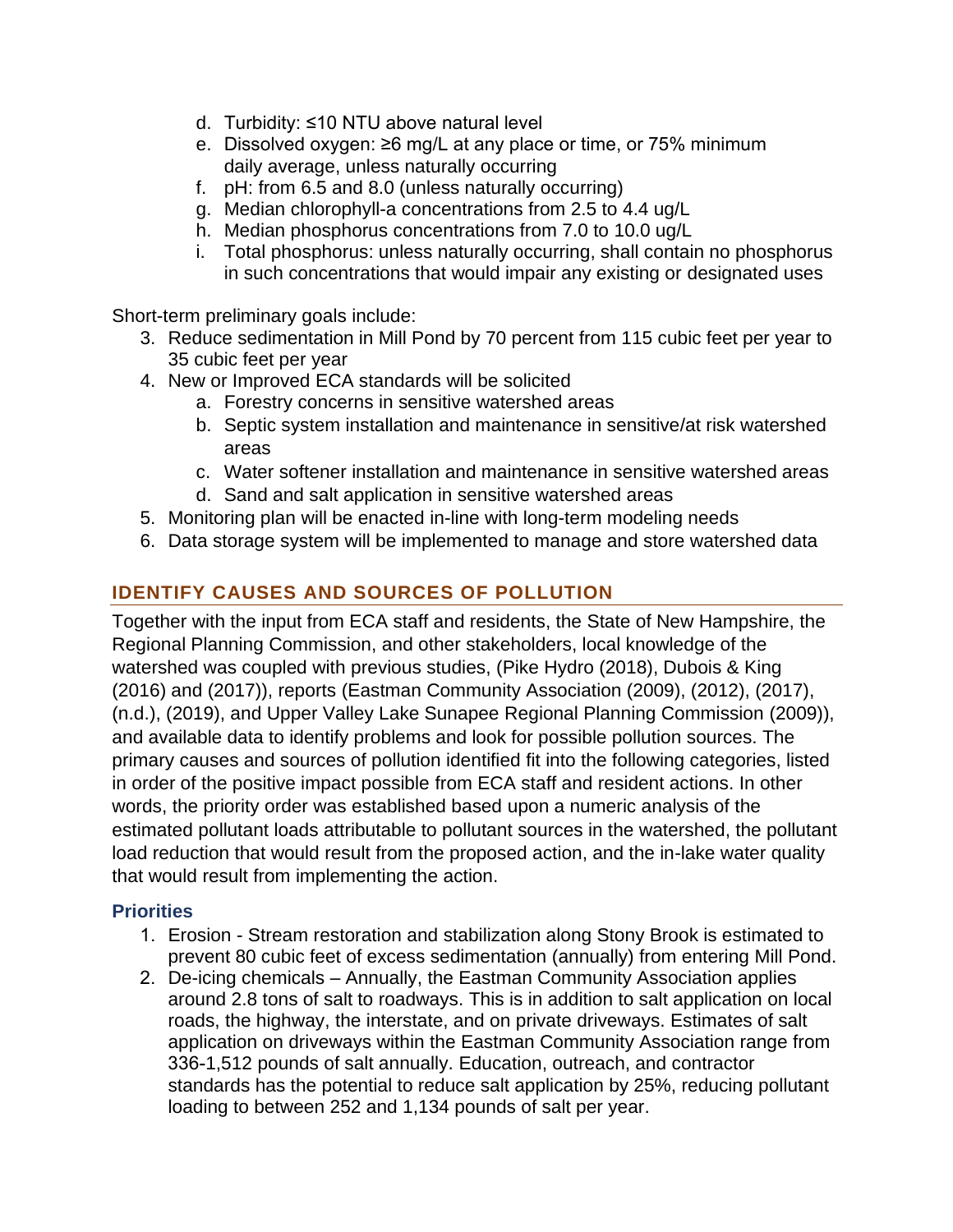- 3. Residential septic systems/water softeners Over 50 percent of the 484 septic systems within the Eastman Lake watershed boundary and within the Eastman Community Association are over 20 years old. Many of these border Eastman Lake and its tributaries. These older systems may not adequately treat the waste they receive. Additionally, using the 2 percent average failure rate for Merrimack County, the default value used in the STEPL model, approximately 10 septic systems within the watershed and within the Eastman Community Association have failed. Identifying failed and failing systems can prevent an estimated 65/gallons/person/day of untreated wastewater from entering Eastman Lake. Assuming 3 people per home in 10 homes with failed systems results in 712,000 gallons of untreated wastewater per year
- 4. Dust control chemicals The Eastman Community Association purchases approximately 36,000 gallons of 35% CaCl<sup>2</sup> solution annually. Reducing speeds and altering the road surface has the potential to eliminate the need for dust control chemicals.

#### **DESCRIBE MANAGEMENT MEASURES THAT WILL ACHIEVE LOAD REDUCTIONS IN TARGETED CRITICAL AREAS**

- Stony Brook hayfield stabilization
- Schedule and prioritize drainage ditch and swale sediment clean-out
- Establish standards for ECA homeowners regarding de-icing and driveway design in sensitive areas
- Continuously-improve ECA de-icing practices
- Establish standards for ECA homeowners regarding septic system maintenance in sensitive areas
- Continuously-improve ECA dust control practices
- Continuously-improve coordination between ECA committees on issues in sensitive areas
- Continuously-evaluate the long-term water quality monitoring strategy
- South Cove Activity Center de-icing strategy
- Sewer line extension feasibility study
- Water softener standards for ECA homeowners in sensitive areas

The following specific and general recommendations are offered for Eastman Lake based on the review of the current water quality data and this lake model update.

1. To evaluate the ecological condition of the lake and evaluate progress in load reduction, monitoring for total phosphorus, Secchi transparency and chlorophyll a as a part of the NH VLAP Program and total phosphorus in the deep spot and on tributaries where applicable, should be continued for the foreseeable future.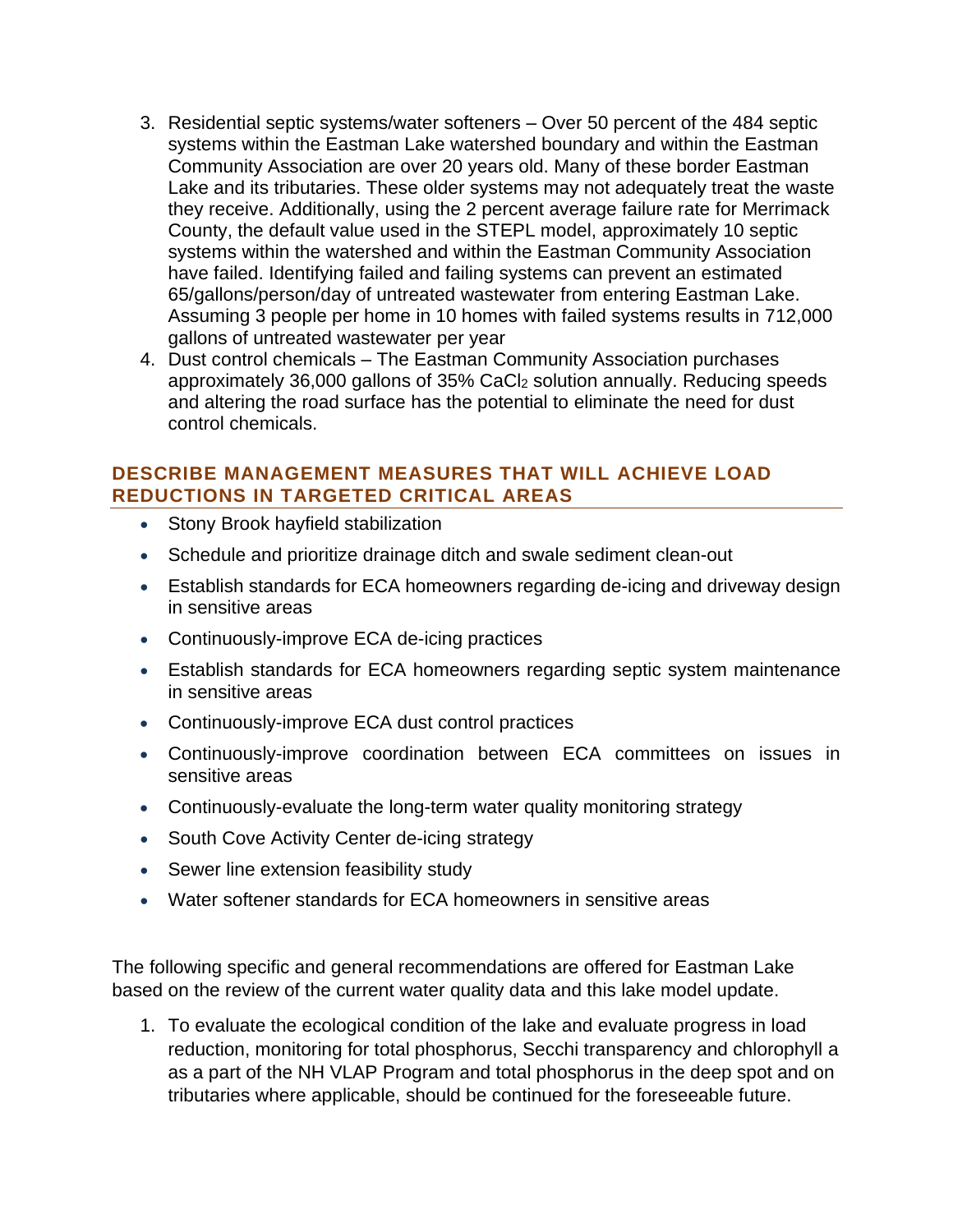- 2. Consideration should be made to evaluate flow into Eastman Lake via the major tributaries. This can be accomplished through installation of staff gages and development of calibration curves for each gage. This will allow calculation of phosphorus loads from each tributary when tributary total phosphorus concentrations are combined with flow data.
- 3. Continued effort should be made to document stratification and accumulation of hypolimnetic phosphorus in Eastman Lake.
- 4. Spring overturn sampling for phosphorus may better approximate the annual average phosphorus concentration in Eastman Pond than summer measurements.
- 5. Continue aggressive watershed management efforts including but not limited to:
	- Maintain and expand vegetated buffers around the lake to slow runoff and take up nutrients.
	- Maintain and upgrade septic systems. Where possible, move them further from the lake.
	- Do not use fertilizers or detergents/soaps that contain phosphorus.
	- Encourage infiltration/treatment of runoff from developed land surfaces including rooftops, roads, parking areas, and landscaped areas. Infiltration/treatment allows phosphorus to be captured by soil particles while water returns to the lake as groundwater.
	- Continue protection of the as much as possible of the watershed in a natural state. Because the watershed is small, disturbance could have immediate, adverse impacts to the lake. Consider permanent watershed protection through conservation easements or other permanent protection over the portions of the watershed that are not currently under conservation.
	- Discourage waterfowl from using nearshore areas by not providing food or allowing egress from the lake to lawn areas by using natural buffers or barriers/deterrents.
	- Properly dispose of all pet waste away from the lake.
- 6. Any future major changes proposed in the watershed such as development, changes in drainage, or logging should be evaluated in terms of their potential to influence lake water quality. The updated LLRM model developed as a part of this project can be readily adapted to evaluate any major watershed change.
- 7. Incorporate new water quality, land cover, septic or sediment data into LLRM as it becomes available. At a minimum, the model should be updated every 5 years.